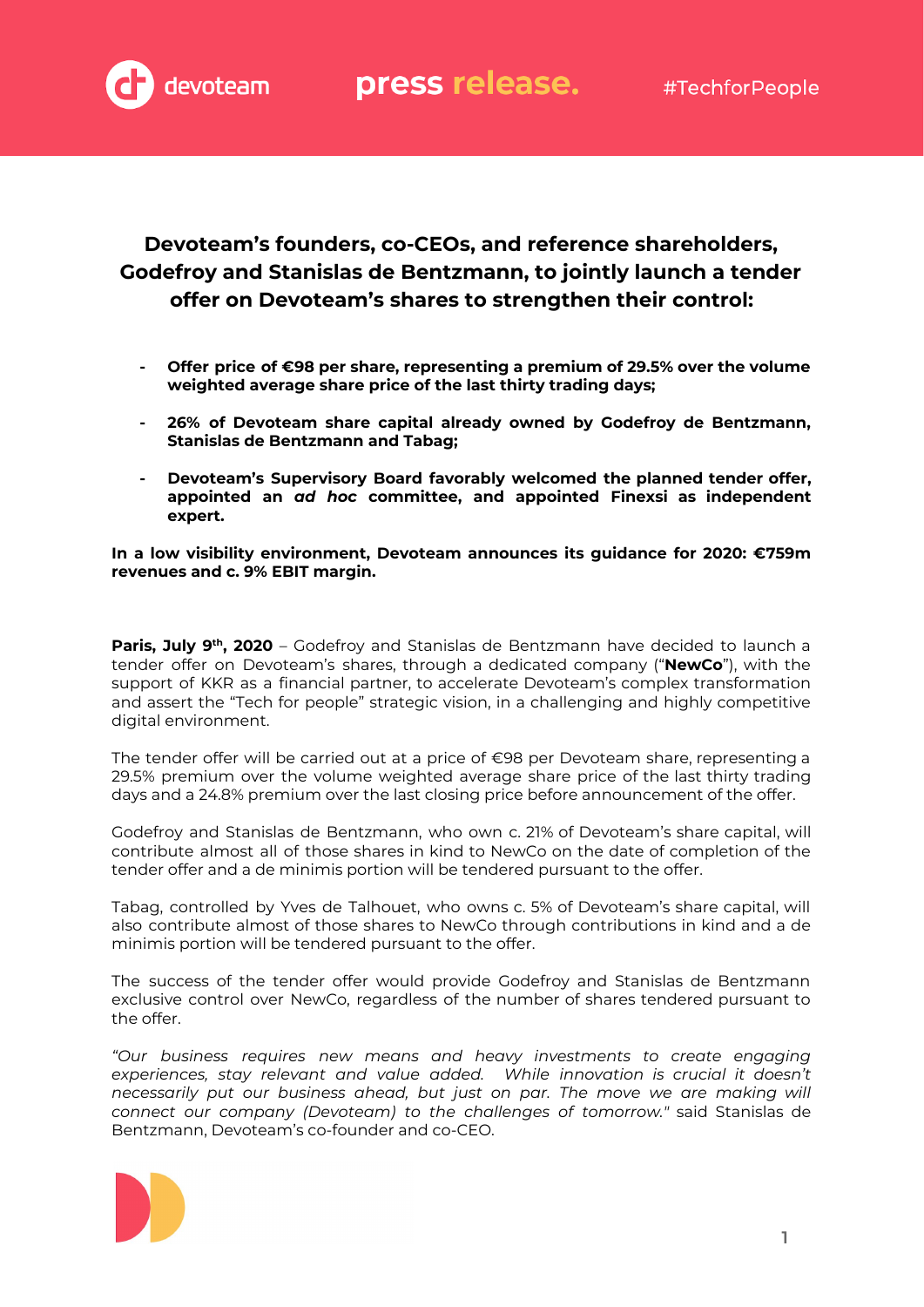

*"We believe that our "Tech for People" strategy and investments will create the conditions of a unique European player to resonate with today's market expectations."* added Godefroy de Bentzmann, Devoteam's co-founder and co-CEO.

*"We have a strong track record supporting entrepreneurs and we are excited to back Godefroy and Stanislas in their strategic vision for the company. We will bring our financial resources and deep tech expertise to support the founders' ambition to build a unique European player in the digital services market"* said Jean-Pierre Saad, Partner and Head of KKR Tech in Europe and Jérôme Nommé, Partner and Head of KKR in France.

## **Offer favorably welcomed by Devoteam's Supervisory Board**

The supervisory board of Devoteam, who met on July 3<sup>rd</sup> and July 9<sup>th</sup> 2020, favorably welcomed the principle of the offer.

The Supervisory Board appointed Finexsi as independent expert to issue a report on the financial terms of the tender offer, pursuant to the provisions of Articles 261-1, I 2° of the AMF General Regulation, and created an *ad hoc* committee consisting of Michel Bon (Chairman of the Supervisory Board) and 3 independent members to supervise the expert's work and make recommendations to the Supervisory Board with respect to the contemplated tender offer. Finexsi has been appointed on the recommendation of the *ad hoc* committee.

Based on the report prepared by the independent expert and the opinion of the Employees' Group Committee, the supervisory board will issue a reasoned opinion on the merits of the tender offer and its consequences for Devoteam, its shareholders and its employees. Such reasoned opinion will be provided in the reply document prepared by Devoteam.

# **Key conditions and timetable of the tender offer**

The filing of the tender offer is subject to the issuance by the supervisory board of Devoteam of its reasoned opinion. It is contemplated that the tender offer will be filed with the AMF by the end of the third quarter 2020, and is expected to be completed in the course of the fourth quarter.

The completion of the tender offer will be subject, in addition to the mandatory minimum acceptance condition set out in section 231-9, I 1° of the AMF General Regulation, to a minimum acceptance condition that NewCo obtains a number of Devoteam shares representing at least 50.01% of the share capital and 50.01% "theoretical" voting rights as at the date of the publication of the "*avis de résultat*" of the tender offer (including the Devoteam shares held by Devoteam's founders, their families and Tabag).

Completion of the transaction remains also subject to obtaining the competition authority approvals of the competent competition authorities, in particular in Austria and Germany, as well as obtaining foreign investment control clearance from the French *Ministère de l'Economie* and, as the case may be, any other required regulatory approvals.